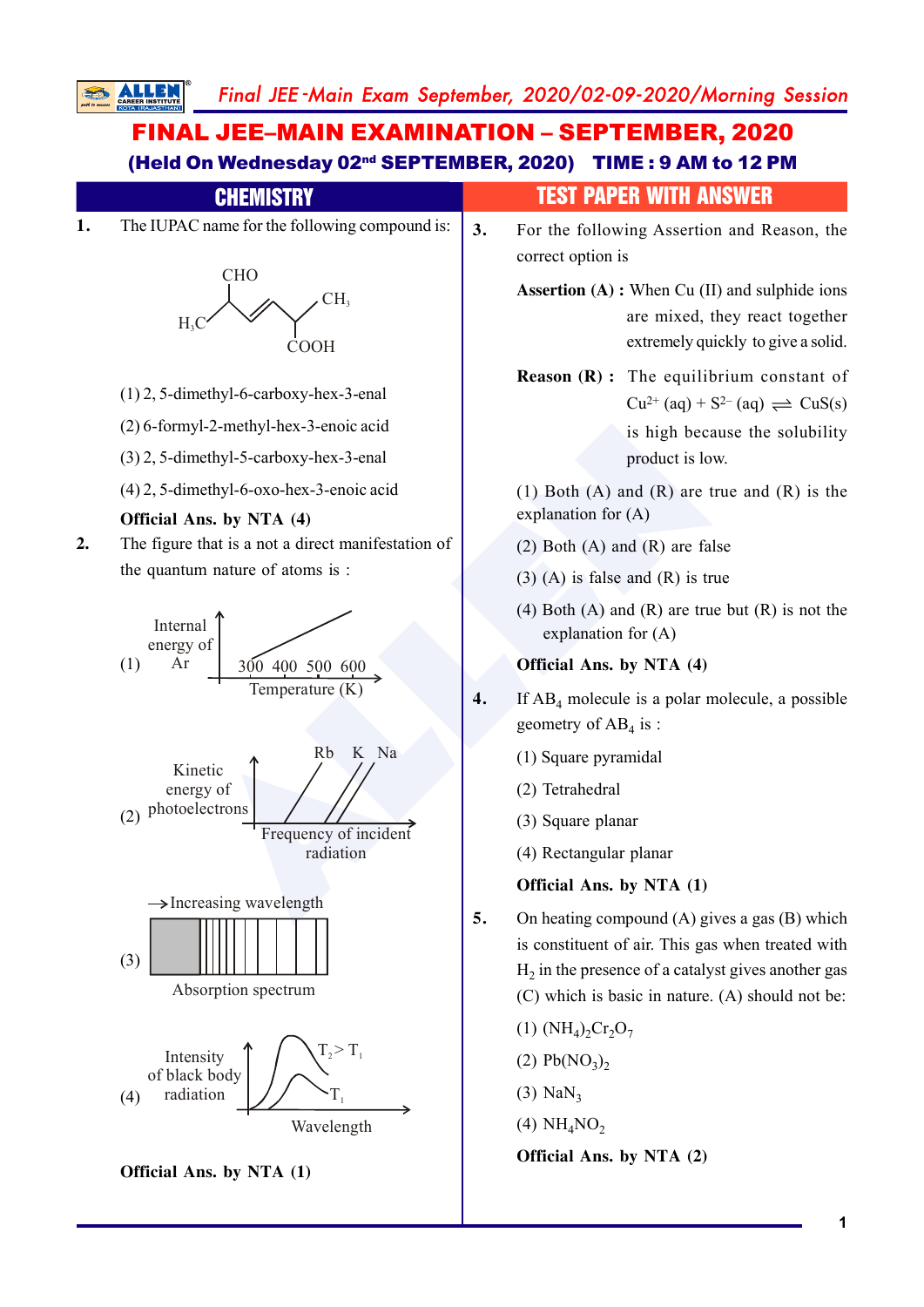

- **6.** In general, the property (magnitudes only) that shows an opposite trend in comparison to other properties across a period is
	- (1) Electronegativity
	- (2) Electron gain enthalpy
	- (3) Ionization enthalpy
	- (4) Atomic radius

## **Official Ans. by NTA (4)**

- **7.** The statement that is not true about ozone is :
	- (1) in the stratosphere, it forms a protective shield against UV radiation.
	- (2) it is a toxic gas and its reaction with NO gives  $NO<sub>2</sub>$ .
	- (3) in the atmosphere, it is depleted by CFCs.
	- (4) in the stratophere, CFCs release chlorine free radicals (Cl) which reacts with  $O_3$  to give chlorine dioxide radicals.

## **Official Ans. by NTA (4)**

- **8.** The metal mainly used in devising photoelectric cells is:
	- (1) Na (2) Rb
	- (3) Li (4) Cs

## **Official Ans. by NTA (4)**

- **9.** For octahedral Mn(II) and tetrahedral Ni(II) complexes, consider the following statements :
	- (I) both the complexes can be high spin
	- (II) Ni(II) complex can very rarely be low spin.
	- (III) with strong field ligands, Mn(II) complexes can be low spin.
	- (IV) aqueous solution of Mn(II) ions is yellow in color.

# The **correct** statements are :

- $(1)$   $(I)$ ,  $(III)$  and  $(IV)$  only
- $(2)$  (II), (III) and (IV) only
- $(3)$  (I), (II) and (III) only
- $(4)$  (I) and (II) only

## **Official Ans. by NTA (3)**

- **10.** Consider that a  $d^6$  metal ion  $(M^{2+})$  forms a complex with aqua ligands, and the spin only magnetic moment of the complex is 4.90 BM. The geometry and the crystal field stabilization energy of the complex is :
	- (1) tetrahedral and  $-1.6 \Delta_t + 1P$
	- (2) tetrahedral and  $-0.6 \Delta_t$
	- (3) octahedral and  $-1.6 \Delta_0$
	- (4) octahedral and  $-2.4 \Delta_0 + 2P$

## **Official Ans. by NTA (2)**

**11.** In Carius method of estimation of halogen, 0.172g of an organic compound showed presence of 0.08g of bromine. Which of these is the **correct** structure of the compound :



## **Official Ans. by NTA (1)**

**12.** The major aromatic product C in the following reaction sequence will be :



$$
\xrightarrow{O_3} C
$$





**Official Ans. by NTA (2)**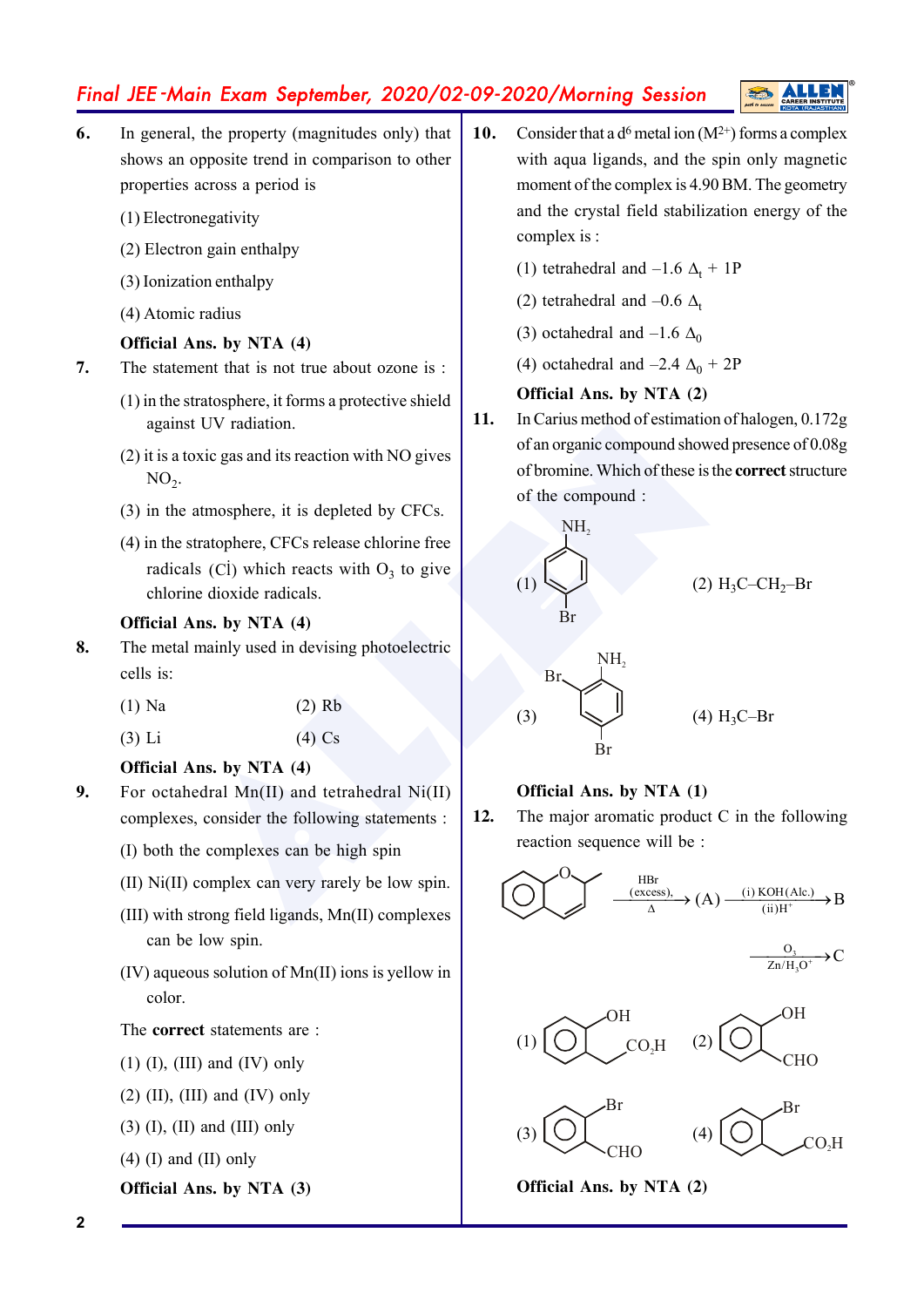- **13.** An open beaker of water in equilibrium with water vapour is in a sealed container. When a few grams of glucose are added to the beaker of water, the rate at which water molecules :
	- (1) leaves the vapour increases

S

- (2) leaves the solution increases
- (3) leaves the solution decreases
- (4) leaves the vapour decreases

# **Official Ans. by NTA (1) Official Ans. by ALLEN (3)**

**14.** Which one of the following graphs is **not correct** for ideal gas ?



 $d = Density, P = Pressure, T = Temperature$ 

 $(4)$  IV

 $(1)$  II  $(2)$  III

$$
(3) I
$$

# **Official Ans. by NTA (1)**

**15.** Which of the following compounds will show retention in configuration on nucleophic substitution by OH<sup>-</sup>ion?



**Official Ans. by NTA (1)**

**16.** The increasing order of the following compounds towards HCN addition is :



- **17.** While titrating dilute HCl solution with aqueous NaOH, which of the following will **not** be required?
	- (1) Clamp and phenolphthalein
	- (2) Pipette and distilled water
	- (3) Burette and porcelain tile
	- (4) Bunsen burner and measuring cylinder

## **Official Ans. by NTA (4)**

- **18.** Consider the following reactions :
	- (i) Glucose + ROH  $\frac{dry HCl}{\longrightarrow}$  Acetal

 $\frac{x \text{ eq. of}}{(CH_3CO)_2O}$  acetyl derivative

(ii) Glucose  $\frac{N1/H_2}{2}$  $3$   $\cup$   $\cup$   $\frac{1}{2}$  $\frac{Ni/H_2}{(CH_3CO)_2O}$  acetyl

derivative

(iii) Glucose  $\frac{z \text{ eq. of}}{(\text{CH}_3\text{CO})_2\text{O}}$  acetyl derivative

'x', 'y' and 'z' in these reactions are respectively.

(1) 5, 6, & 5 (2) 4, 5 & 5 (3) 5, 4 & 5 (4) 4, 6 & 5 **Official Ans. by NTA (4)**